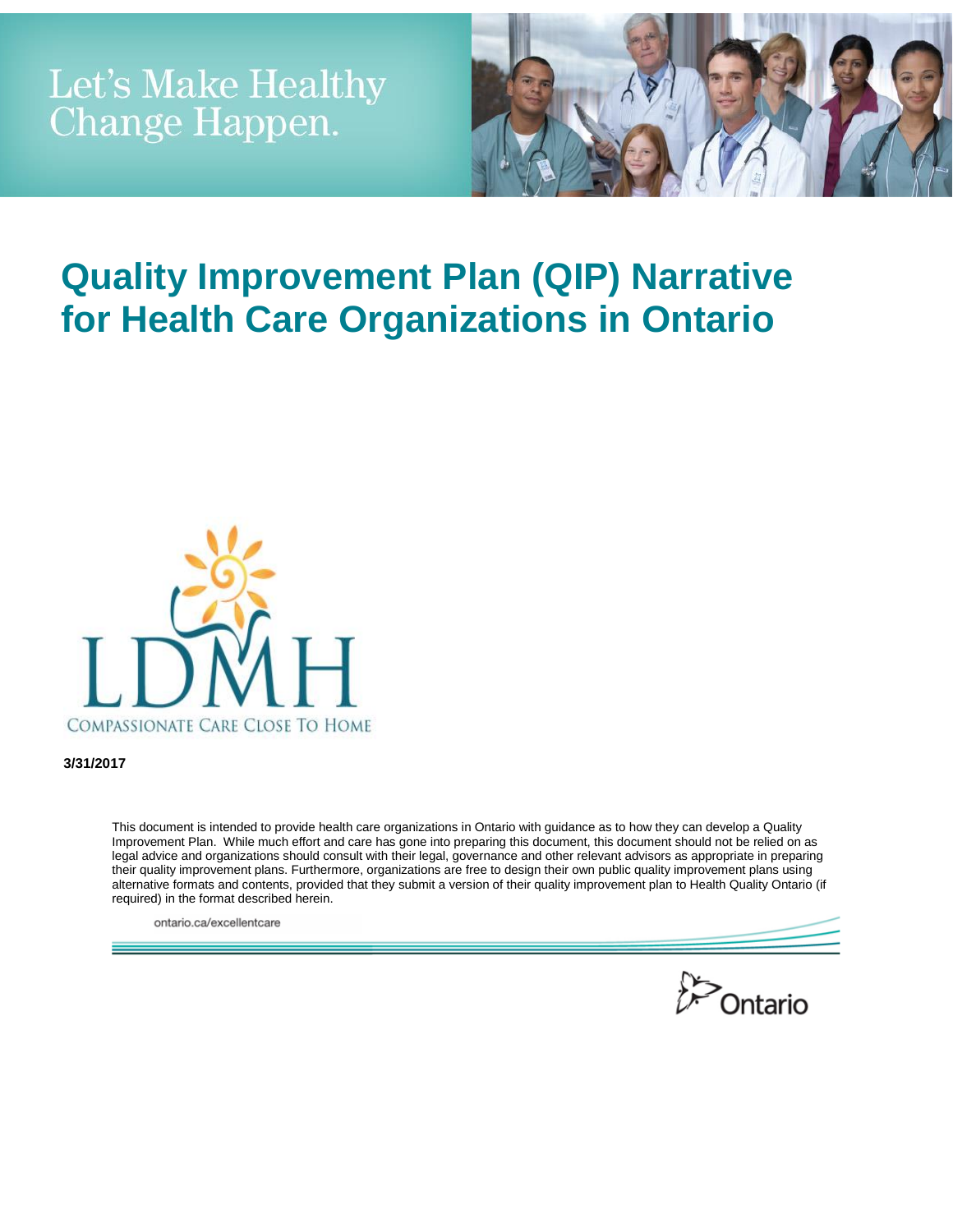## **1. OVERVIEW?**

The strategic plan is reviewed each year and new corporate priorities are established. The annual operating planning process is then initiated. The publically posted annual QIP is in the sixth year. The organization has a well-developed integrated quality improvement plan that has been in place for more than 10 years, which is an Accreditation Canada requirement. At the last Accreditation Canada review, LDMH was awarded "exemplary status".

Our quality plan integrates utilization management, medical quality of care and patient safety indicators. We use the QIP for Ontario hospital's template to identify the top priorities for improvement to the public, the LHIN and our external partners.

Looking ahead to the 2017/18 fiscal year, we will collaborate with our partners keeping in line with a patient-centered approach in our identified sub-LHIN region. LDMH and LAFHT continued the dialogue on building better processes to assist the patient in navigating the system sharing 5 priorities. Through improved discharge planning, medication reconciliation and coordination of care, patients would follow effective transitions between acute, primary and community care. Our aim is to create a Healthcare System that meets the needs and fills the gaps of our community collectively to improve patient services. In essence we are striving to be a hospital without walls, but rather a piece of a system that joins in caring for our people, our neighbours in the southern portion of Essex County Erie Shores.

This year there are 5 organizational priorities:

- Priority 1 Effective Transition Did you receive enough information from hospital staff about what to do if you were worried about your condition or treatment after you left the hospital?
- Priority 2 Coordinating Care Percentage of patients identified with multiple conditions and complex needs (Health Link criteria) who are offered access to Health Links approach.
- Priority 3 Medication Safety Medication reconciliation at admission: The total number of patients with medications reconciled as a proportion of the total number of patients admitted to the hospital.
- Priority 4 Medication Safety Medication reconciliation at discharge: The total number of patients whom a Best Possible Medication Discharge Plan was created as a proportion the total number of patients discharged.
- Priority 5 Timely Access to Care/Service Total ED length of stay (defined as the time from triage or registration, whichever comes first, to the time the patient leaves the ED) where 9 out of 10 complex patients completed their visits.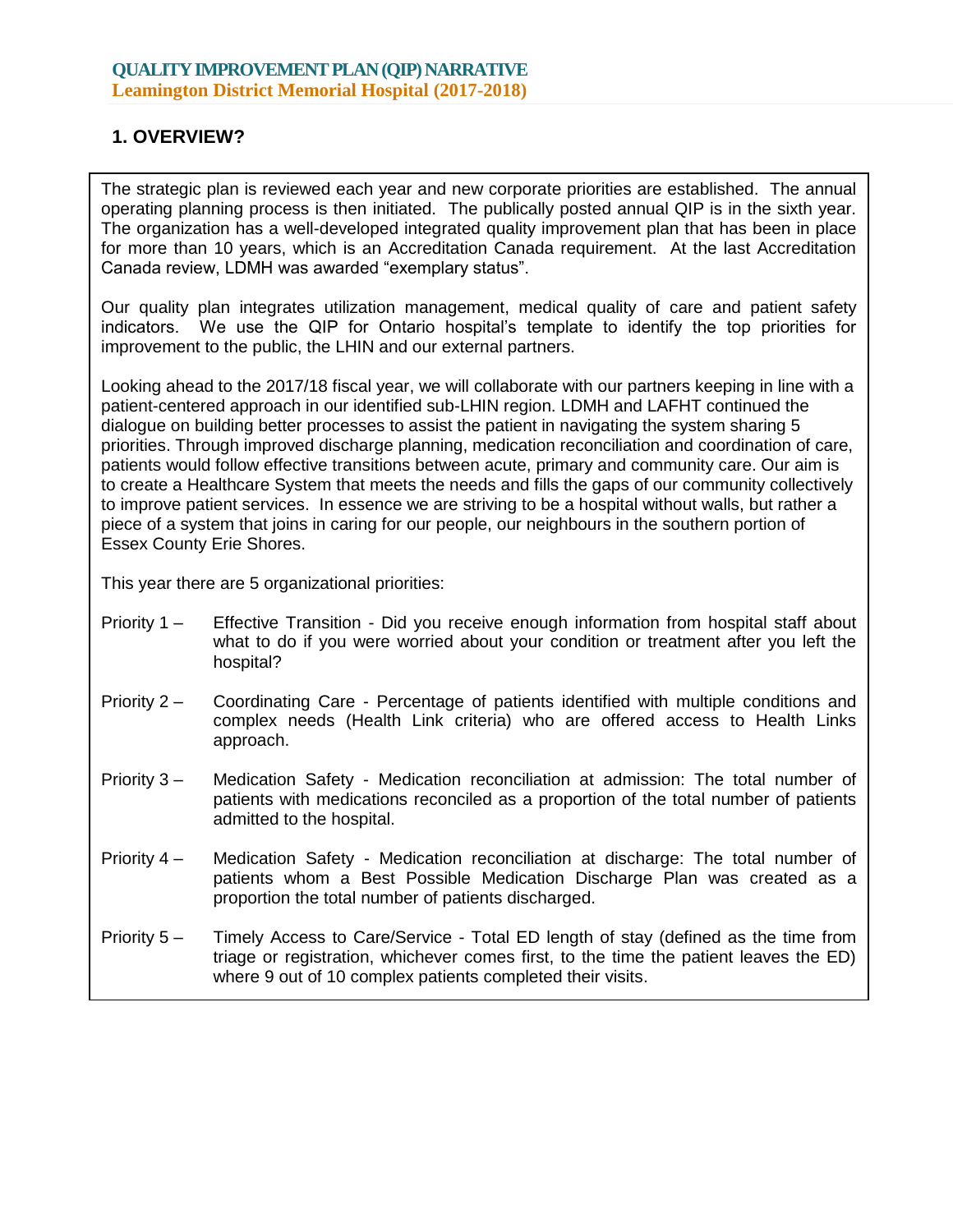## **2. QI Achievements From the Past Year?**

In Fiscal year 2016 / 2017 ending March 31, 2017 we identified 12 priorities.

Actions that improved results included:

- Discharge education pamphlet developed
- Rapid Response Nurse referrals to community
- Stroke Resource Nurse in house monthly
- Weekly Complex Discharge Reviews
- Daily Multidisciplinary Rounds on all patients
- Complex Patient Plans of Care prepared by GEM & multidisciplinary team in advance for ED patients who frequent the department
- White board in patient rooms to enhance communication
- Medication reconciliation on all transfers to alternate services within hospital i.e. ICU to Med/Surg
- Addition of  $2^{nd}$  physician for 4 hours at peak time in the Emergency Department (when possible)

Corrective actions continue to be implemented to improve results on indicators where targets did not show improvements and include:

- Improving the ED experience by redesigning the waiting area and incorporating hospitality concepts including adding more IPADS and a complimentary beverage service;
- Continue to advocate for proper funding to support the ESC LHIN Integration order.
- Continue to work with partners to support the care of mental health and addictions. Advocate for equitable access and harm reduction education strategies locally.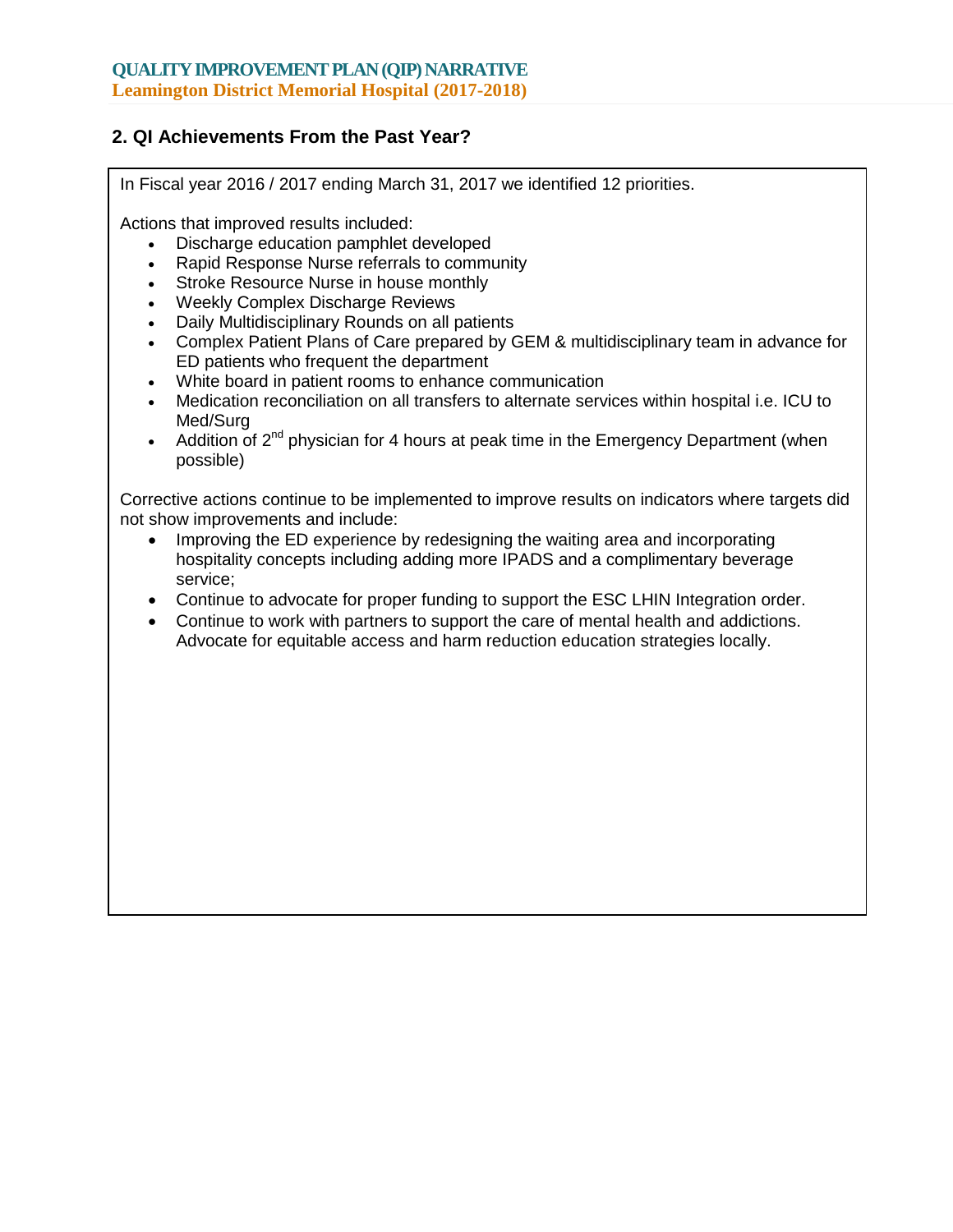## **3. Population Health?**

We have a large population of older adults.

- 1. 15% of our FHT roster size is over age 75
- 2. At LDMH 53% of our inpatients in 2015/16 are over the age of 65 years
- 3. 26% of our ED visits in 2015/16 are over the age of 65 years

With this aging demographic comes some challenges with transportation as we are rural location. When patients need follow-up for treatments elsewhere, Windsor is 45 minutes to 1 hour away and London is 2 hours away. There is no public transportation.

We have an increasing number of older adults moving to our area as a retirement destination leaving their social supports behind. When health care declines we often look to extended family to provide supports and added caregiver support. This increases need for homecare and also affects the number of ED visits after regular business hours. We are working with LAFHT to develop a better system for navigating and care mapping this demographic that will include CCAC and other key organizations.

Vulnerable Patient Initiatives:

- EMS has a new vulnerable patient initiative which we have used for our patients who are at arm's length - they can do home visits and update us.
- MHRU mental health response unit (community program SW and OPP). Memo of understanding with LDMH & OPP to coordinate efforts for our vulnerable population.
- Leveraging 22 partners in the Neighbourhood of Care operating in unused space at LDMH, helps provide local access to organizations traditionally available only in Windsor.
- Orthopedics is available Monday, Wednesday and Friday to see patients in ED or inpatient unit that previously would need to find transportation to Windsor.
- OTN consultations with specialties for patients and others is on site.
- Local psychiatry is available at LDMH and an on call partnership with a schedule one hospital (Windsor Regional Hospital) assists in streamline timely access.
- Partnered with Migrant Worker Consulate host health fairs for migrant workers
- Partnered with local high schools for crisis management
- Hiatus House initiative for abused women and families
- Windsor Essex Community Health Centre (WECHC)/Lamb Centre
- Chemotherapy initiative working with Windsor Regional Hospital(WRH) to provide local access to select groups.

Migrant Workers: Our community recruits from 11 different countries to match employees with agricultural work. In addition to the approximate 72,000 residents in our area, we have approximately 9,000 migrant workers who join our population health.

Education: Nearly 40 percent of Leamington residents have not graduated from high school.

Housing: Transitional and supportive housing is desperately needed.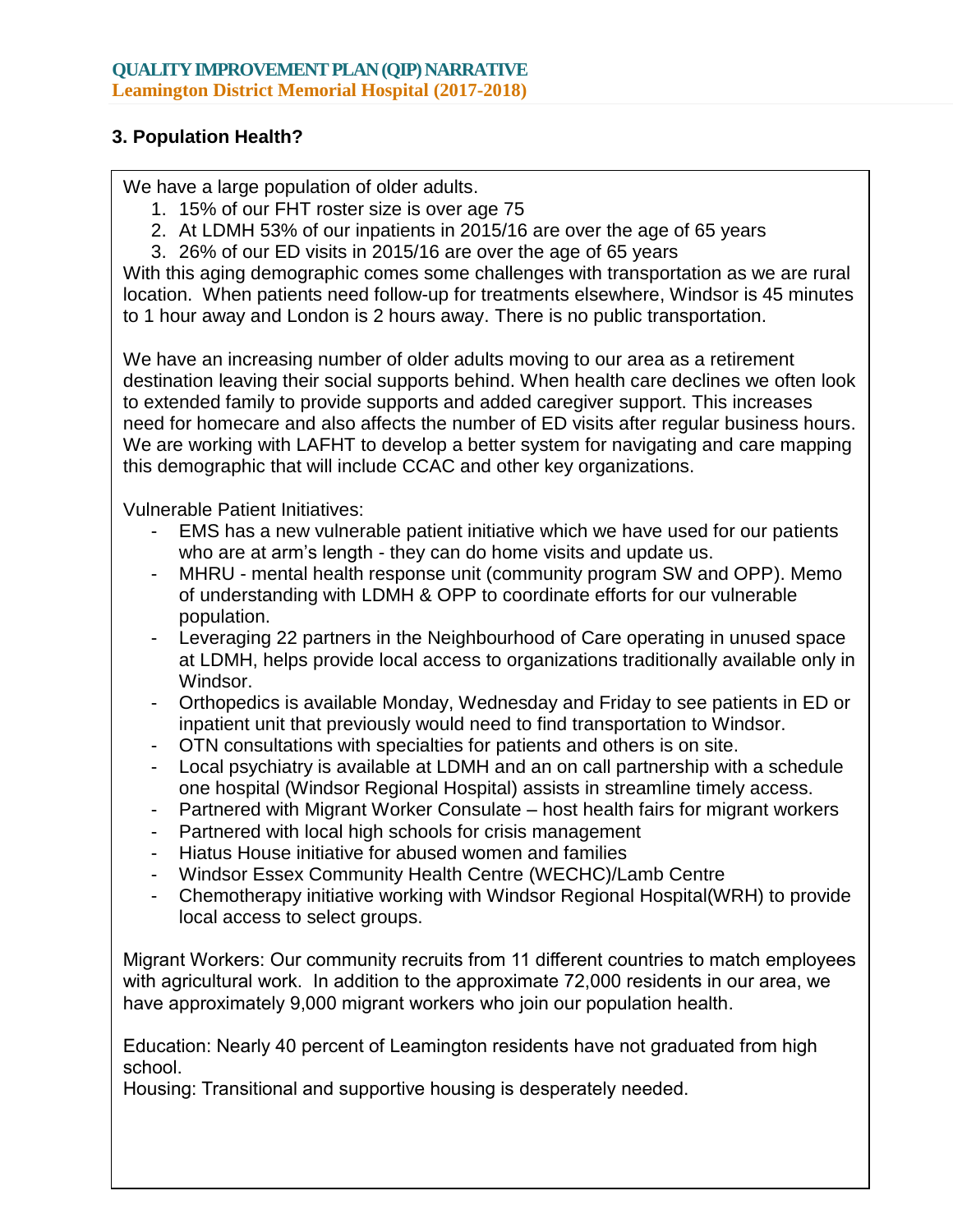## **4. Equity?**

This picture depicts equity to the LAFHT, LDMH and our local partners. Identifying barriers or gaps in service that interfere with a person's ability to achieve their goal and strategize how we can work together to achieve it with shared resources.





## **Outreach Example** Regional Children's Centre, Mental Health

| Unique Clients Who Received Service Through RCC |                |                    |                 |  |  |  |  |
|-------------------------------------------------|----------------|--------------------|-----------------|--|--|--|--|
|                                                 | <b>Clients</b> | % of total clients | % of population |  |  |  |  |
| <b>Erie Shores Catchement Area</b>              | 310            | 13.7               | 18.5            |  |  |  |  |
| All County Clients                              | 788            | 34.7               | 46.2            |  |  |  |  |
| <b>Windsor Clients</b>                          | 1331           | 58.6               | 53.8            |  |  |  |  |
| <b>Total Clients</b>                            |                |                    |                 |  |  |  |  |

# The County is Underserviced Comparatively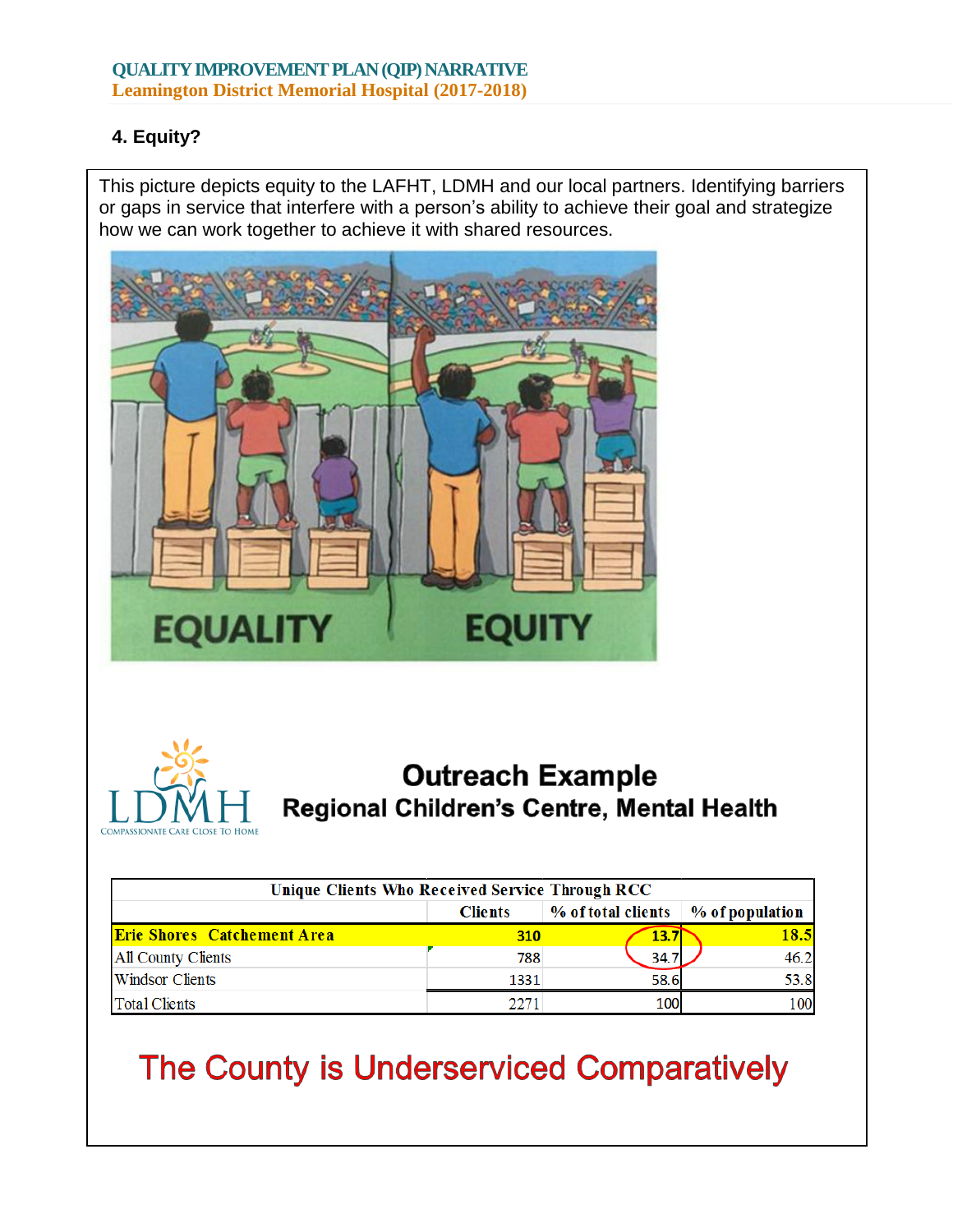

## **EMS Mental Health Data Responses by Municipality**

| <b>Municipality</b>                   | 2013     | 2014     | 2015 | 2016 P       |
|---------------------------------------|----------|----------|------|--------------|
| Amherstburg                           | 48       | 78       | 73   | 72           |
| Chatham - Kent                        | 3        | $\bf{0}$ | 1    | $\mathbf{1}$ |
| Essex                                 | 51       | 61       | 59   | 58           |
| Kingsville                            | 37       | 55       | 43   | 58           |
| Lakeshore                             | 73       | 69       | 73   | 66           |
| LaSalle                               | 67       | 79       | 65   | 98           |
| Leamington                            | 86       | 117      | 93   | 146          |
| Pelee Island                          | $\bf{0}$ | $\bf{0}$ | 1    | $\bf{0}$     |
| <b>Tecumseh</b>                       | 110      | 108      | 116  | 112          |
| Windsor                               | 1921     | 1941     | 2156 | 1970         |
| Un assigned                           | 153      | 144      | 139  | 504          |
| Not Identified - Allocated by Service |          |          |      |              |
| Location                              | 3        | 7        | 10   | 3            |

LDMH is promoting local access and equitable share of programs that have been funded as Windsor/Essex. County citizens deserve equitable access, close to home. LDMH created a site partnership program for what we call the **Neighbourhood of Care.** The goal is to address the needs for Mental Health and addictions. More information regarding programming is available on our website and distributed on flyers at local clinics and physician office.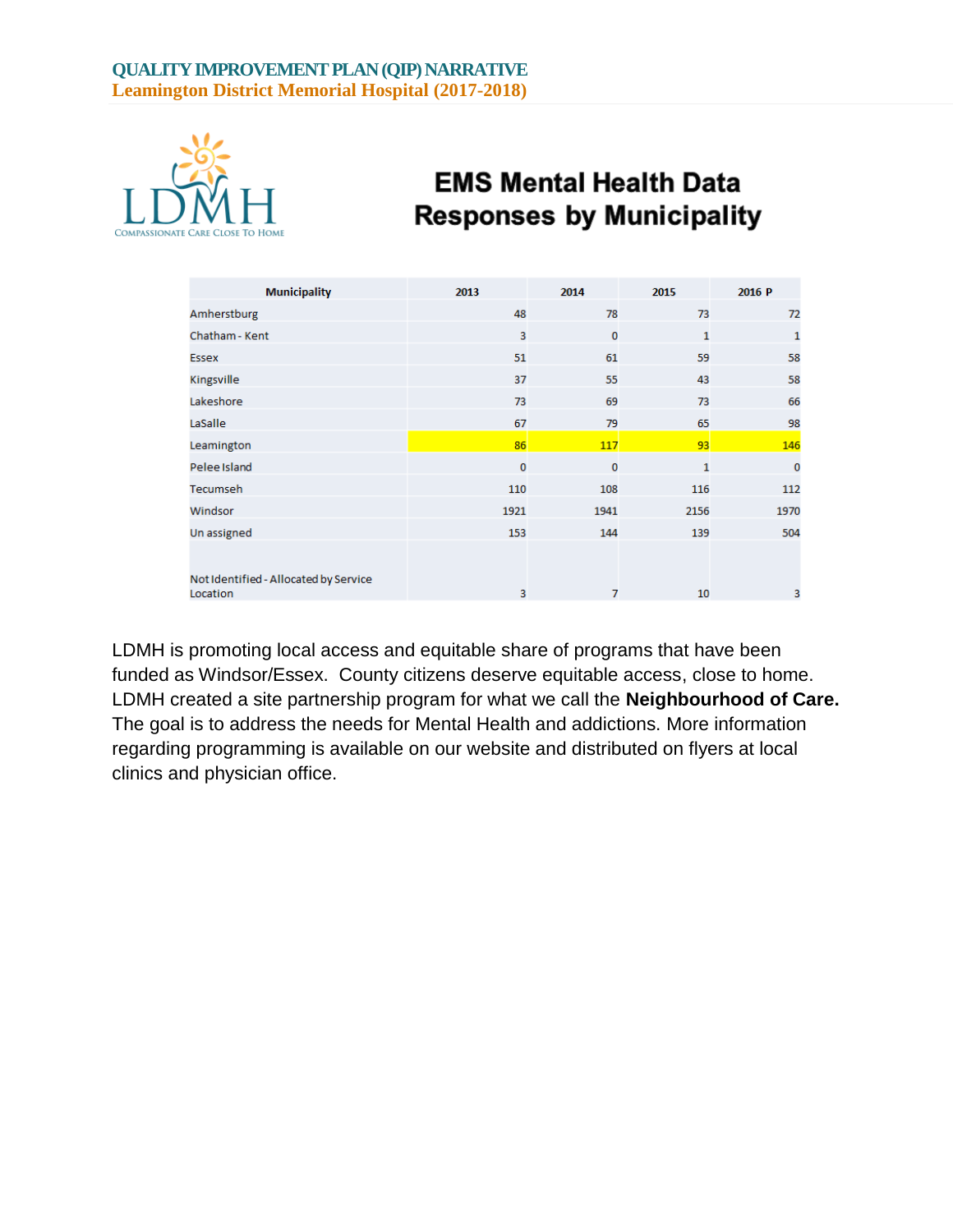For more information about our Neighbourhood of Care, Site Partnership Program, or to download an electronic version of this document please visit our website at: www.leamingtonhospital.com

#### OR

Call our Mental Health and Addiction Department

519.326.2373 ext. 4522

Please Note: All Programs, days and times are subject to change. While every effort is made to ensure accurate information, we<br>recommend contacting LDMH or individual programs to avoid disappointment

Programs and service offerings are a result of your feedback in our community needs analysis. Thank you!



**24 Hour Crisis Line** 519-973-4435

**ACCESS Emergency Housing Line** 519-981-2599 available 24hrs/dav

#### **Ontario Provincial Police Mental Health Response Unit**

Monday through Friday 8am-6pm 519-324-0123 519-723-4600

**Fast Access to Community** Experts(FACE) 1-844-372-5446

#### Helplines

Drug & Alcohol 1-800-565-8603 Mental Health 1-866-531-2600 **Problem Gambling** 1-888-230-3505

Leamington District Memorial Hospital 194 Talbot St. West Leamington, ON **N8H 1N9** 

Phone: 519.326.2373 Email: connect@ldmh.org Twitter: @LDMHconnect Facebook: /connectLDMH

#### **The LDMH Neighbourhood of Care**





Call us at 519.326.2373 Ext. 4522

#### **On Site Services at LDMH**

**Walk In Counselling Adult, Family & Couples<br>Family Services Windsor Essex** Mondays 10am-4pm (exceptholidays) NO WAIT LIST 1-888-933-1831

**Maryvale Counselling Ages 13-17** Walk-In-No appt needed Tuesdays & Wednesdays 10am-4pm Ongoing Fridays 10am-4pm, by appointment 519-258-0484 **VON Chronic Pain Management** 

Assessment & Referral Program **Chronic Pain Counselling** Available following Assessment by VON Tuesdays by appointment Call 1-855-419-5200 for more info **Canadian Mental Health Association** 

Wednesdavs 10am-2pm 519-255-7440 ext. 357 or 387 **Family Services Windsor Essex** 

**Client Intervention Program** Thursdays 9 am to 12 pm 1-888-933-1831 Hôtel-Dieu Grace Healthcare Counselling **Problem Gambling & Digital Dependency** Fridays 8am to 4pm 519-254-2112 **Mental Health Resource Nurse** Monday-Friday 8am to 4pm, by appointment 519-326-2373 ext. 4522 **Hiatus House Intake & Service Co-Ordination** 

Mondays 9am-4pm 519-252-1143 ext. 2249

#### **Local & On Site Services**

W5-Windsor Women Working with Immigrant **Women (open to Men & Women)** \*Service in multiple languages\* Usually available Sunday-Friday Call 519-326-2373 ext. 4529 or text 1-226-312-

2699 to confirm availability **STOP Program** 

(Smoking Treatment for Ontario Patients) **Partnership with CAMH** 

Counselling and Nicotine Replacement 519-326-2373 ext. 4522

**Community University Partnership** Individual and Group Programming & Support Call 226-348-4548

**Legal Assistance of Windsor** Tuesdays, contact to confirm availability 519-256-7831

**Stroke Community Navigator (WRH)** 2<sup>nd</sup> Tuesday of the month from 9am-3pm<br>By appointment, referral required 519-257-5111 ext. 72482

**Financial Fitness Not-For-Profit Credit Counselling Services** 

By appointment call 519-258-2030 for more info Erie St. Clair Clinic

**Opiate Replacement/Addictions Counselling** Located at 15 John St 519-977-9772



### **Education & Support Groups**

National Alliance on Mental Illness (NAMI) **Family Education Program** Call to reserve your spot in the next session 519-326.2373 ext. 4522

**Mood Disorders Support Group** 1\* & 3rd Wednesdays of the month 7nm-9nm

519-733-0654

**Fresh Start Women's Program** Weekly Group Run by Hiatus House Call 519-252-1143 ext. 2249 for Intake

**Canadian Mental Health Association** Free Public Education Sessions 4th Wednesday of Each Month From 2-3pm in First Floor Training Room

**Coping with Anger Group** provided by Community University Partnership Call 226-348-4548 to enroll

#### **Ontario Telemedicine Studio** (OTN)

Videoconference securely with service Providers from all across Ontario, while staving close to home! Ask your out of town specialist if they use OTN or call us to learn more

**Regional Children's Centre** 

Crisis Assessments in Emergency Department For Youth under 16 years old via OTN Mon-Fri 8am-11pm, W/E's/Holidays 8am-10pm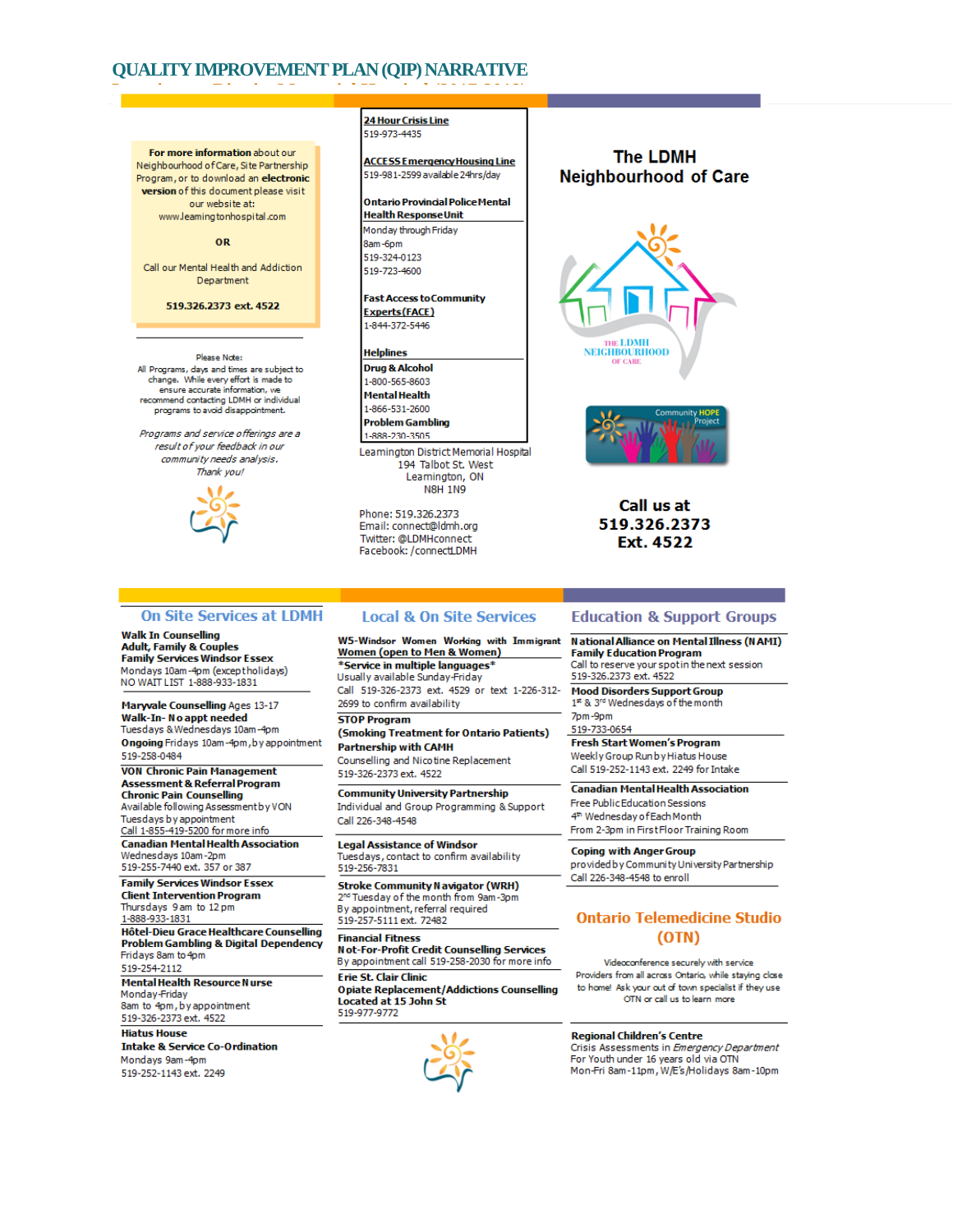## **5. Integration and Continuity of Care?**

**Priority 1 –** Effective Transition - Did you receive enough information from hospital staff about what to do if you were worried about your condition or treatment after you left the hospital?

> Our currently performance is 50% and target performance of 58% represents the NRCC Average – CIHI CPES for the same time period (April – June 2016 Q1 FY 2016/17)

|                         | Not at all | Partly | Quite a bit | <b>Completely</b> |
|-------------------------|------------|--------|-------------|-------------------|
| Total (Total n-size 30) | 16.7%      | 16.7%  | 16.7%       | 50.0%             |
| <b>NRC Average</b>      | 6.6%       | 9.5%   | 25.7%       | 58.2%             |

In partnership with the LAFHT to build a cross sector discharge planning process, the team and patient representatives will come up with a patient centered discharge document that is clear and meaningful to the patient, family and community provider.

**Priority 2 –** Coordinating Care - Percentage of patients identified with multiple conditions and complex needs (Health Link criteria) who are offered access to Health Links approach

In partnership with the FHT we will collect the percentage of patents meeting the Health Link Criteria by reviewing in house data (both sites) over the last 3 months. We will review together opportunities for customizing the healthcare experience and access to care locally for these complex patients.

- **Priority 3 –** Medication Safety Medication reconciliation at admission: The total number of patients with medications reconciled as a proportion of the total number of patients admitted to the hospital.
- **Priority 4 –** Medication Safety Medication reconciliation at discharge: The total number of patients whom a Best Possible Medication Discharge Plan was created as a proportion the total number of patients discharged

In partnership with the FHT pharmacist and LDMH pharmacist a reconciliation process and shared document at admission and discharge that is relevant to both organizations is in development. Patient centered-user friendly documentation that is a concise summary/integrated tool shared by both organizations that will be the best possible medication information. Auditing of patients from a random group who are from the LAFHT who are admitted to LDMH will verify medication reconciliation accuracy at transitions of care.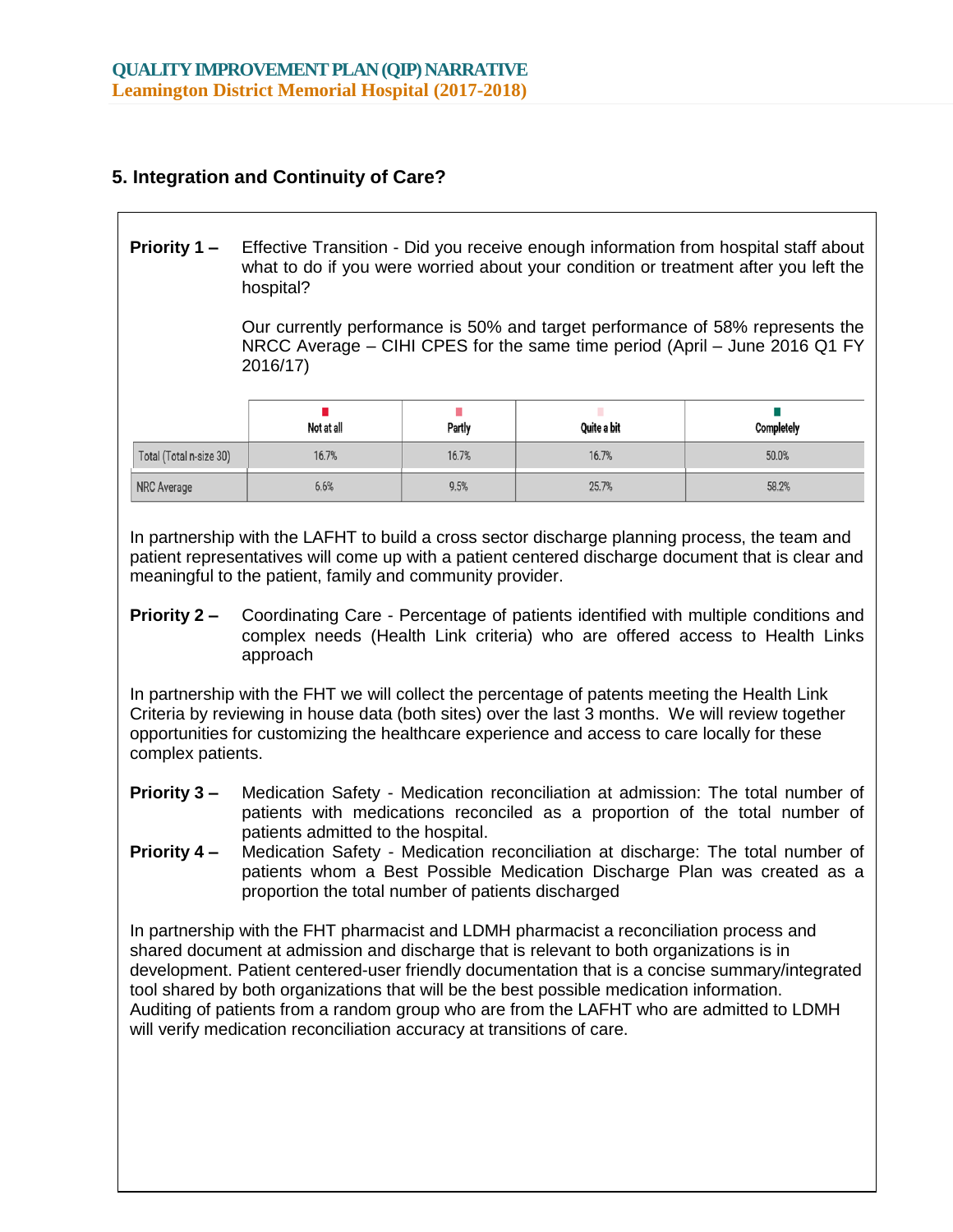**Priority 5 –** Timely Access to Care/Service - Total ED length of stay (defined as the time from triage or registration, whichever comes first, to the time the patient leaves the ED) where 9 out of 10 complex patients completed their visits

Work in collaboration with LAFHT patients to ED with the "Community Physician to ED Physician report sheet". Patients already seen at LAFHT are fast tracked (1, 2 &3). A hand off from physician to physician, as well, patients identified at risk on weekend or off shift are flagged in a manageable system to ensure timely access to the correct level of care required.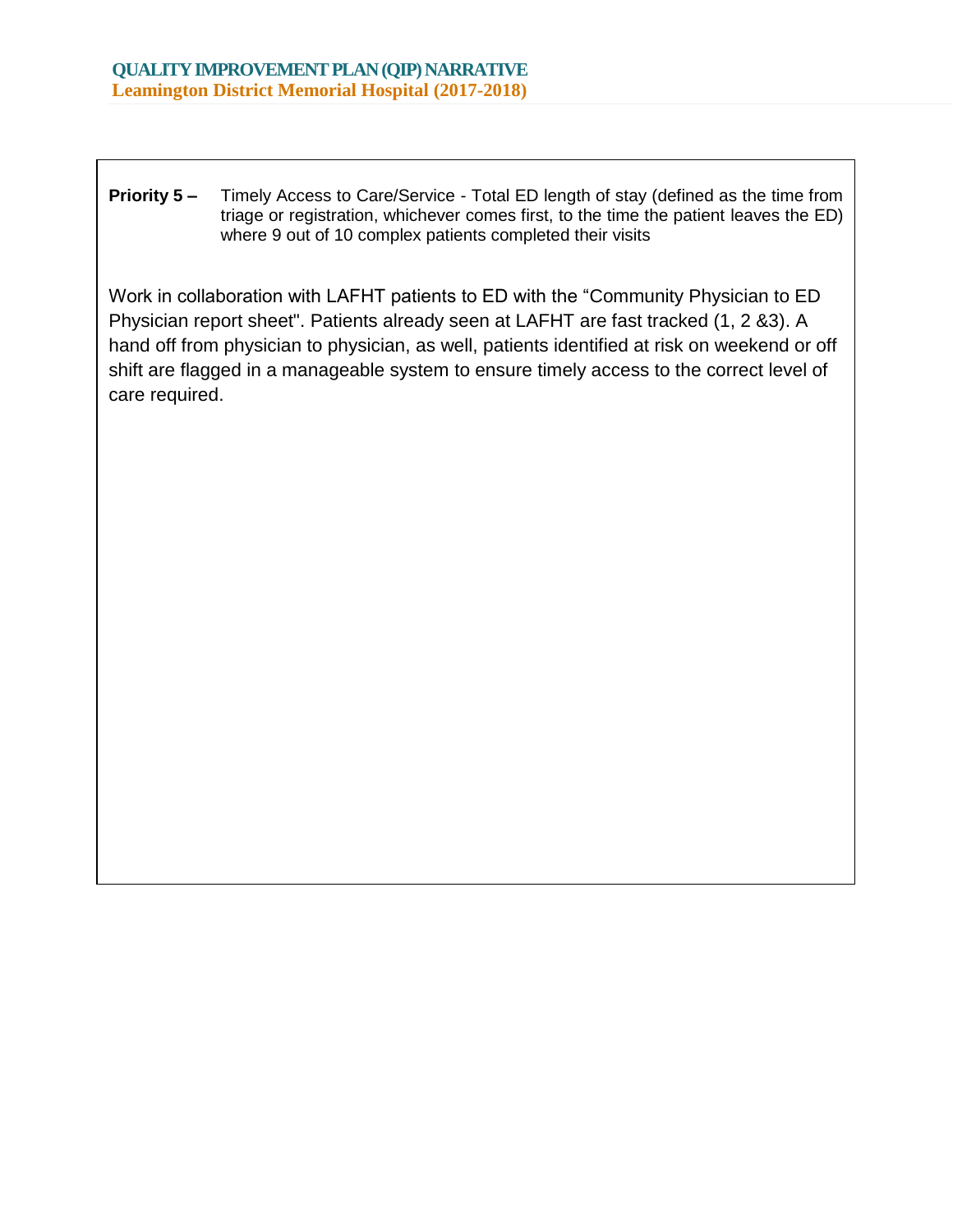## **6. Access to Right Level of Care – Addressing ALC Issues?**

Efforts to support/address ALC initiatives are discussed at all levels in our organization.

Available resources in the county vary from what is available in Windsor. For example County residents would benefit having Assisted Living Southwestern Ontario (ALSO) to support persons wanting to go home but requiring more frequent assistance with activities of daily living than CCAC can provide. This and other fair distribution of service is advocated for at the ESC LHIN.

Participation on daily surge reports across sectors occurs, discussing barriers to discharge and transition to the appropriate care level.

Recent additions of Rehabilitation beds at LDMH is a proactive ESC LHIN strategy. Persons not wanting to leave the county for Rehab beds and elderly partners unable to manage the travel are now supported here.

A partnership with VON Physiotherapy allows VON staff to provide physiotherapy internally and externally reducing duplication and will improve wait times for home visits post discharge.

With our new integration of the LAFHT, knowledge transfer of ALC and ideas how LAFHT can help patients avoid deconditioning and crisis by working in tandem, is an added benefit. For example, the LAFHT has a regular memory clinic, LDMH plans to share the speech language pathologists service with the LAFHT.

An estimated 40% of patients admitted to hospital are already malnourished and malnutrition and dehydration in elders (>65 yrs.) has been associated with longer (LOS), additional medical complications, increased hospital costs, decreased participation in rehab and functional outcome. (Walton et al., 2008)

We believe this and other valuable opportunities will unfold as our engagement continues with the LAFHT.

Dysphagia is linked to increased morbidity, mortality, malnutrition and prolonged length of stay. Etiologies associated with dysphagia increase as people age, as do factors that may cause eating difficulties. (Wright et al., 2008)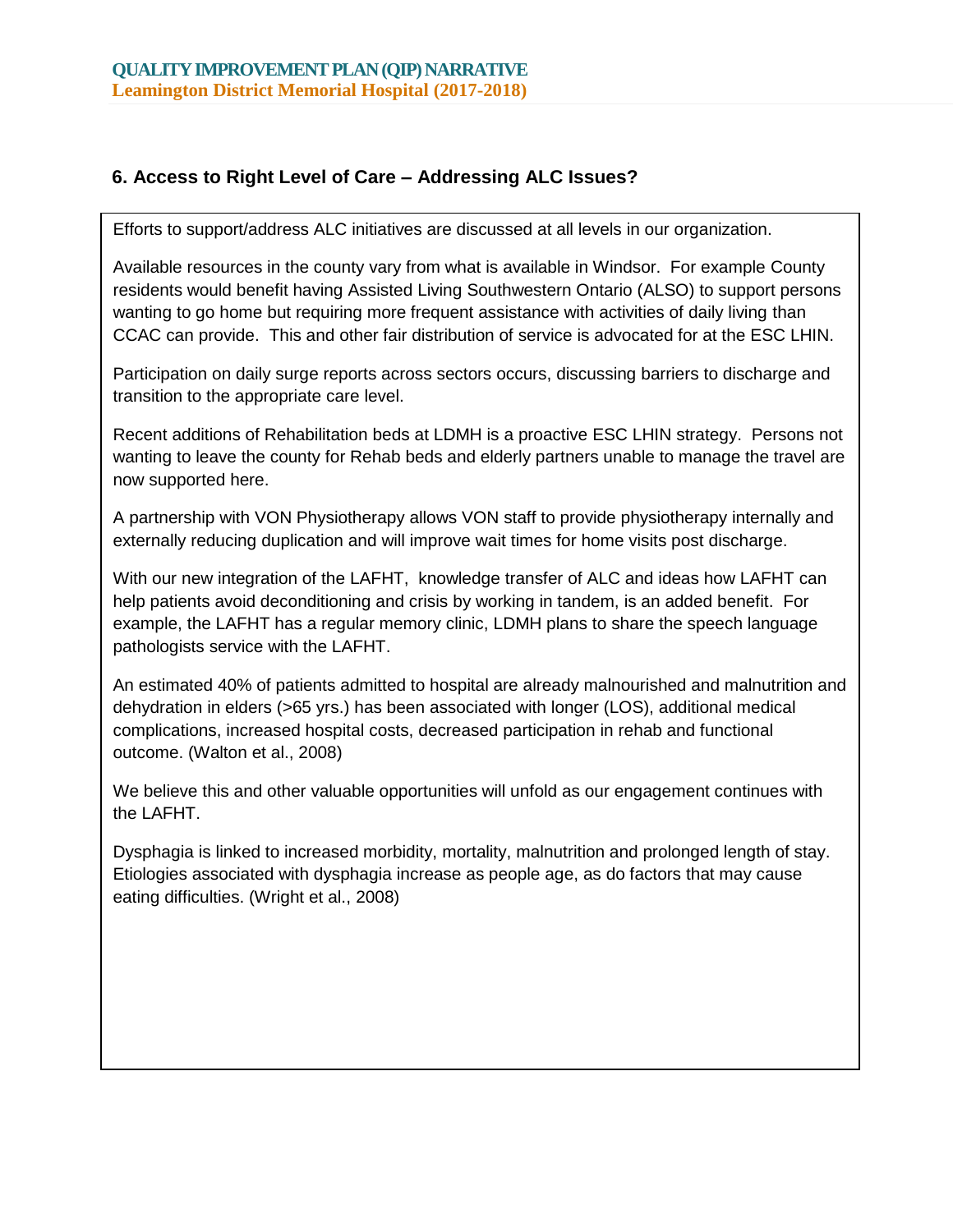## **7. Engagement of Clinicians, Leadership & Staff?**

The planning cycle engages directors, managers, nurse leaders, care teams, advisory committees, the LHIN, external partners, governance committees and physician leaders in establishing goals, priorities and action plans for change.

All QIP plans and results are posted internally on quality boards. Successes are communicated at town hall meetings, in newsletters and via social media.

Outcomes are reviewed with the ESC LHIN for many of the indicators and are publically reported on the LDMH website.

## **8. Patient/Resident/Client Engagement?**

At LDMH we gather information from our patients through patient satisfaction surveys, Facebook, Twitter, feedback received through our online website, patient feedback process and family meetings. Feedback from patients and families is critical to the success of the quality improvement work at LDMH. Patient stories are shared at the Quality Council Committee of the Board. These may stem from incidents, complaints, compliments or other means as appropriate.

All complaints or concerns are investigated and followed-up with the complainant. Complaints are centrally logged so that trends or themes can be assessed. A complaints/compliments report is developed twice per year for reporting purposes and presented to the Quality Council of the Board of Directors. Case reviews that originate from incident reporting, specifically those that result in a greater degree of harm or a critical incident, include patient/family engagement through disclosure and feedback. Patients, families, staff and partners in our Neighbourhood of Care are invited to share their story with our Quality Council on a monthly basis. All stories, both positive and those having negative impact are valued by the team. This team consists of Board members and also community members. The Chair of this committee is a Board member who reports to the Board of Directors, our Quality Council discussions on a monthly basis.

The information gathered from our patients, residents, caregivers and family members is used to identify what went well and what could have been improved. Suggested improvements are used to identify areas of focus which drive the development of this Quality Improvement Plan.

Town hall meetings are held with the community regarding program development and changes in service. Local newspapers and the media are communicated regularly with by our Director of Communications and CEO.

Our Emergency Department has been participating in a redesign of the patient/family experience. A consultant was brought in to assist and community members sit on this change teams.

This group directly influenced the QIP priorities as patients move across the continuum.